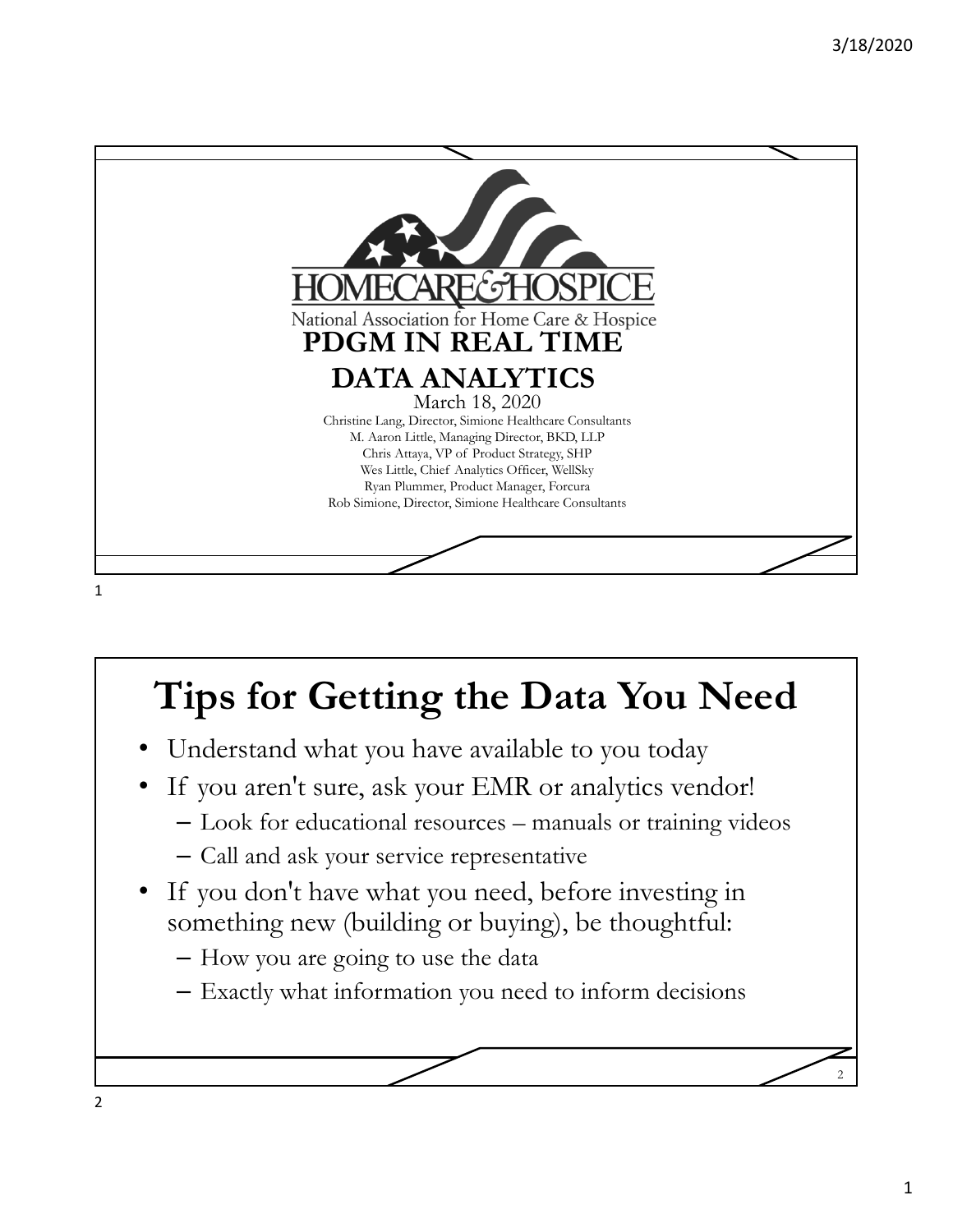## **Be Informed**

- Understand exactly what data is included
	- What care periods? What does the date range represent?
	- Only completed care periods or active care periods?
	- Care periods with finalized data collection or those still waiting for codes?
	- Which payers are represented? Medicare PDGM only?
- Can you filter the report to meet your needs?

#### **Use Caution When Analyzing**

- Keep timing in mind it's still early:
	- PDGM only applies to care periods that started during Q1 and reports may only include those that ended during Q1 (or a specific month)
	- Total volume/care period count could be impacted
	- 2nd period counts will be *very* low

3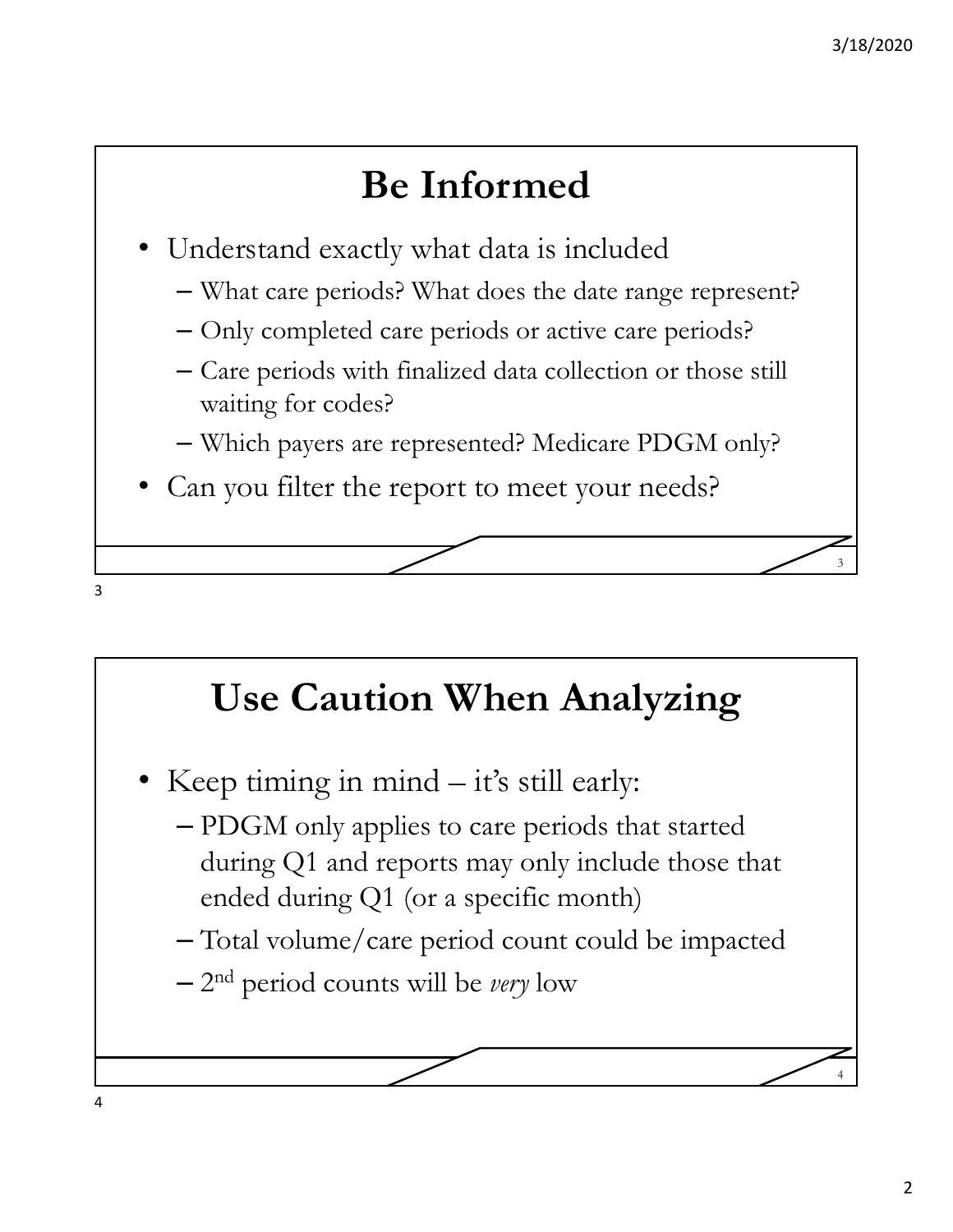## **Use Caution When Analyzing**

- It is still early, part 2:
	- Learning curve, deliberate adjustments being made within your organization may change results as you move from Q1 to later in the year
- Early indicators shouldn't be ignored if they cause concern or are positive, but should be evaluated in the right light

## **Time of Transition**

- Trending PPS to PDGM often doesn't make sense
- If a report doesn't look right
	- Listen to your gut
	- Examine the data
	- If you can't reconcile differences, contact your vendor and ask about it—they may explain the variability or there may be a problem with the report

5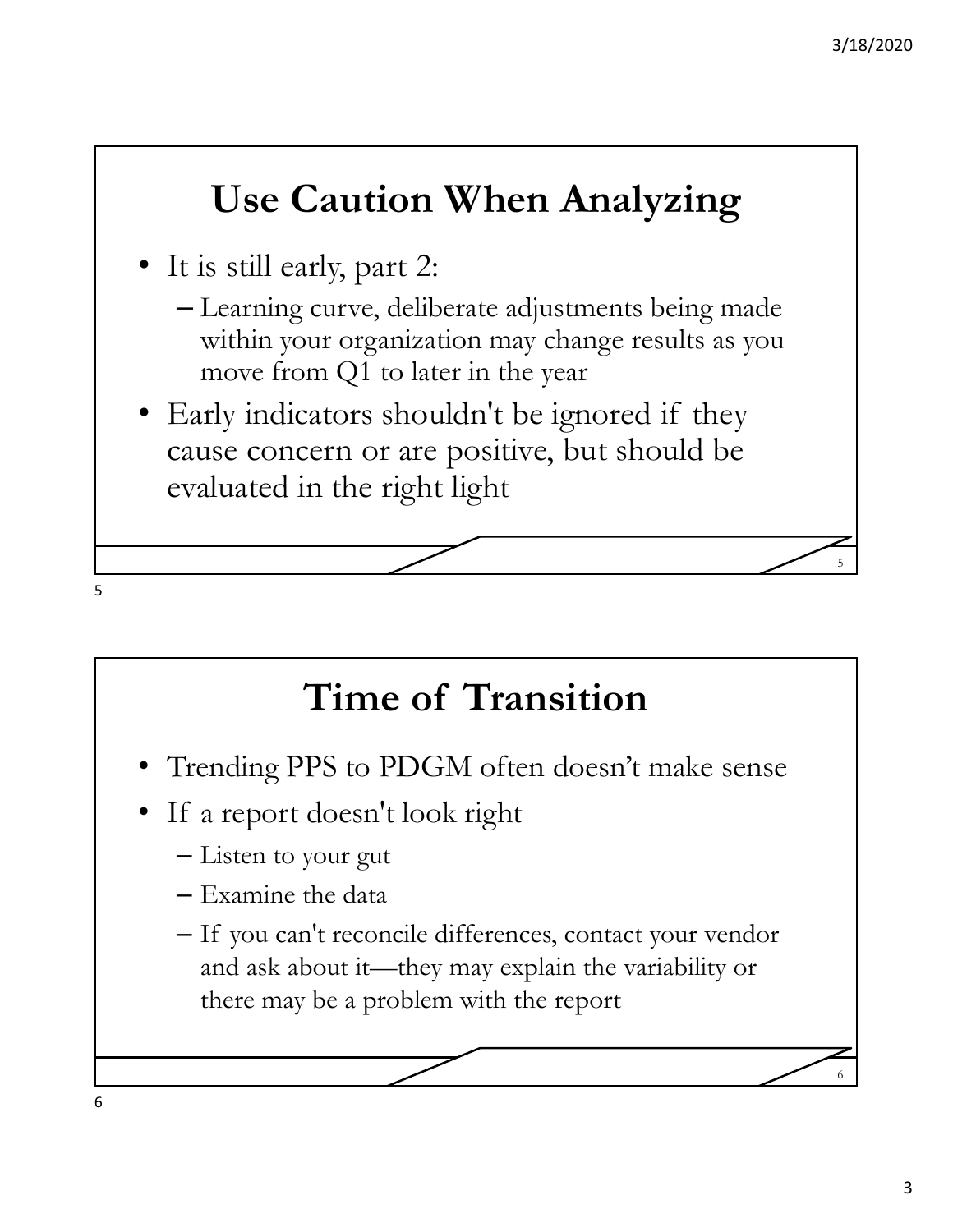

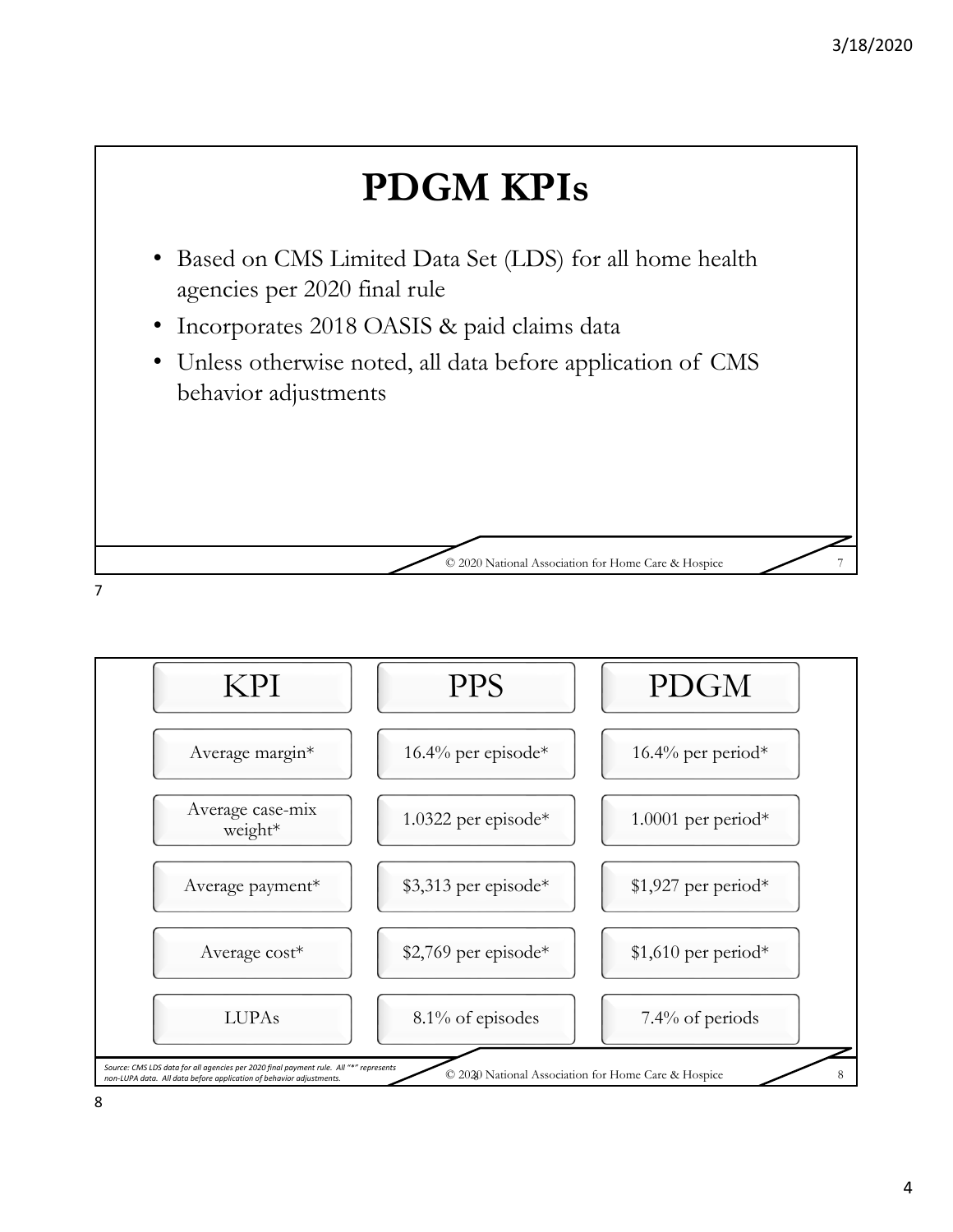



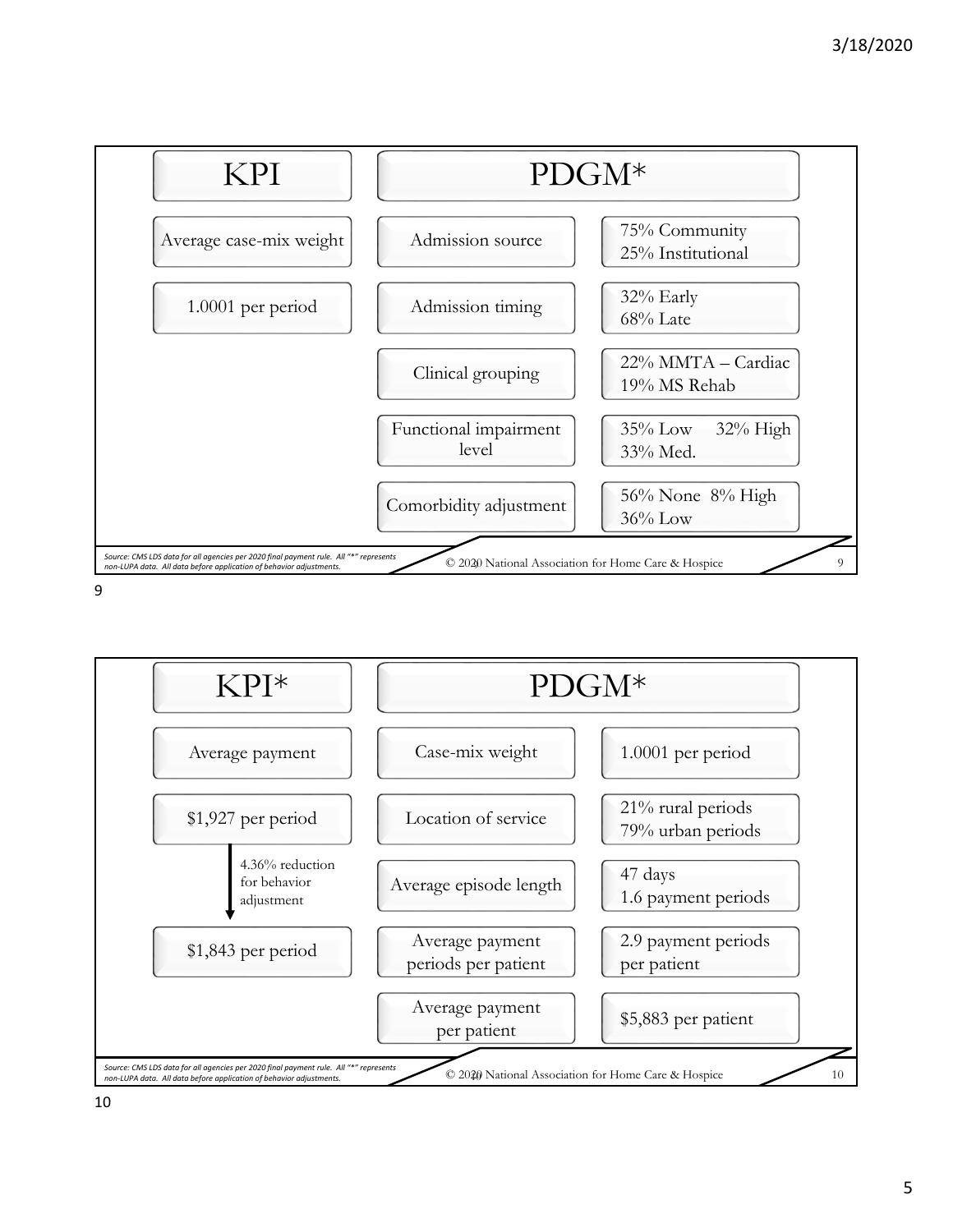



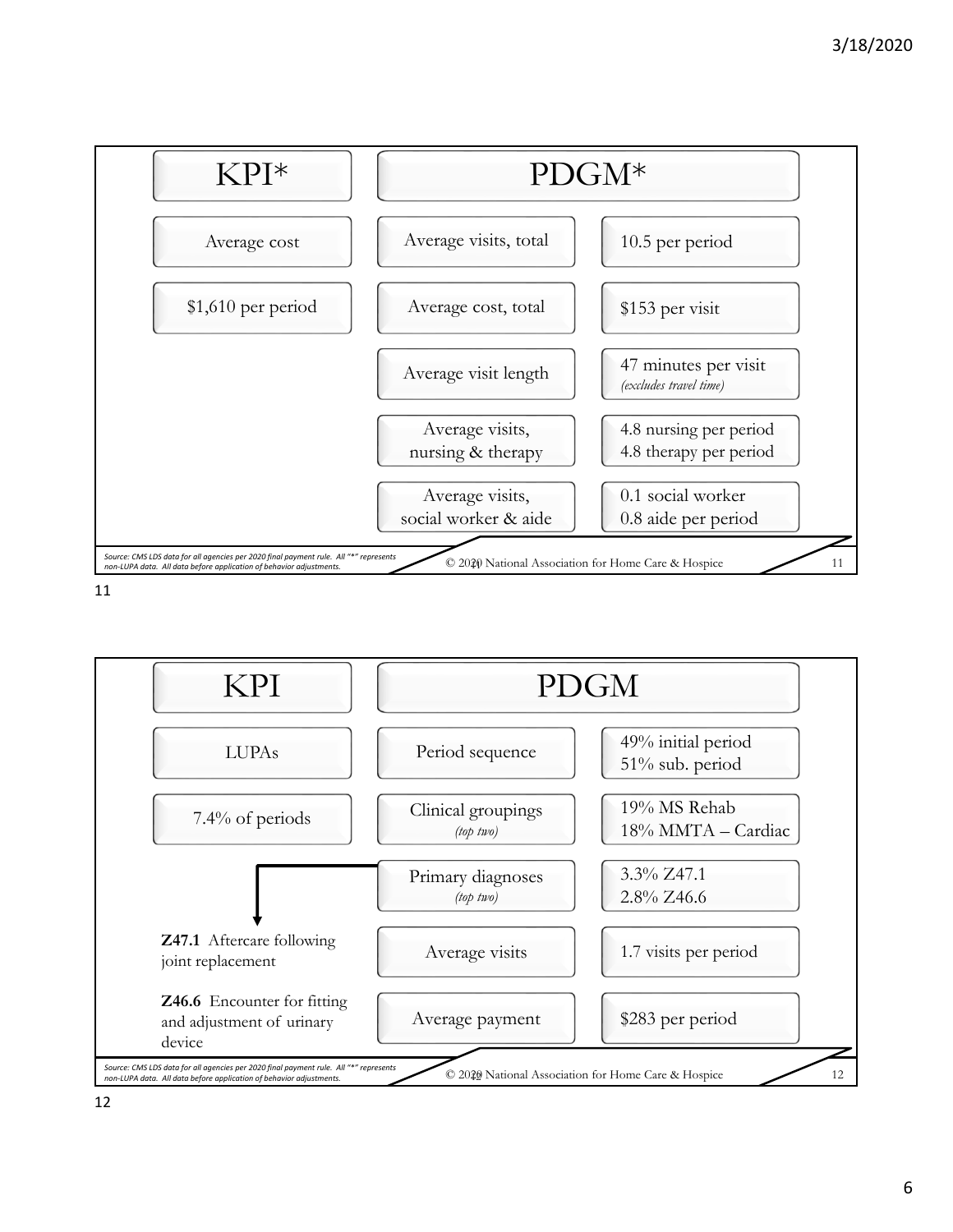## **Early Benchmarking Data**

- Based on PDGM 30-Day Periods (including Pending)
- Compares SHP National Database with CY'20 Periods Starts to CMS '20 Final Rule stats which was based on CY 2018 Claims data (paid through July 31, 2019)
- Bias exists for higher Early and Institutional Period percentages
- Based on Later of either Final Claims or OASIS
- QE's are not included

© 2020 National Association for Home Care & Hospice 13

**PDGM Components – National**

| <b>Clinical Group</b>                | <b>SHP</b> | <b>CMS</b> |
|--------------------------------------|------------|------------|
| MMTA - Other                         | 3.0%       | 3.0%       |
| Neuro / Stroke Rehabilitation        | 10.3%      | 10.2%      |
| Wounds - Post-Op Wound Aftercare     | 13.2%      | 11.9%      |
| <b>Complex Nursing Interventions</b> | 3.4%       | 4.4%       |
| Musculoskeletal Rehabilitation       | 20.6%      | 18.8%      |
| Behavioral Health                    | 3.0%       | 3.1%       |
| <b>MMTA - Surgical Aftercare</b>     | 4.6%       | 3.4%       |
| MMTA - Cardiac / Circulatory         | 16.9%      | 21.9%      |
| MMTA - Endocrine                     | 5.3%       | 7.1%       |
| MMTA - GI / GU                       | 5.1%       | 4.1%       |
| <b>MMTA - Infectious Disease</b>     | 5.5%       | 3.8%       |
| MMTA - Respiratory                   | 9.0%       | 8.3%       |
| <b>Grand Total</b>                   | 100.0%     | 100.0%     |

| Comorbidity                  | <b>SHP</b> | <b>CMS</b> |
|------------------------------|------------|------------|
| None                         | 54.7%      | 56.4%      |
| Low                          | 34.9%      | 35.5%      |
| High                         | 10.4%      | 8.1%       |
| <b>Grand Total</b>           | 100.0%     | 100.0%     |
| <b>Functional Impairment</b> | <b>SHP</b> | <b>CMS</b> |
| Low                          | 28.0%      | 35.1%      |
| Med                          | 32.3%      | 33.4%      |
| High                         | 39.6%      | 31.5%      |
| <b>Grand Total</b>           | 100.0%     | 100.0%     |
| <b>Source &amp; Timing</b>   | <b>SHP</b> | <b>CMS</b> |
| Community - Early            | 13.4%      | 13.3%      |
| Institutional - Early        | 28.0%      | 18.5%      |
| Community - Late             | 56.9%      | 61.4%      |
| Institutional - Late         | 1.8%       | 6.8%       |
| Total                        | 100.0%     | 100.0%     |

Source: Strategic Healthcare Programs (SHP) National Database Period Start Dates in CY 20 – 2,394,921 Periods (as of March 9, 2020)

© 2020 National Association for Home Care & Hospice 14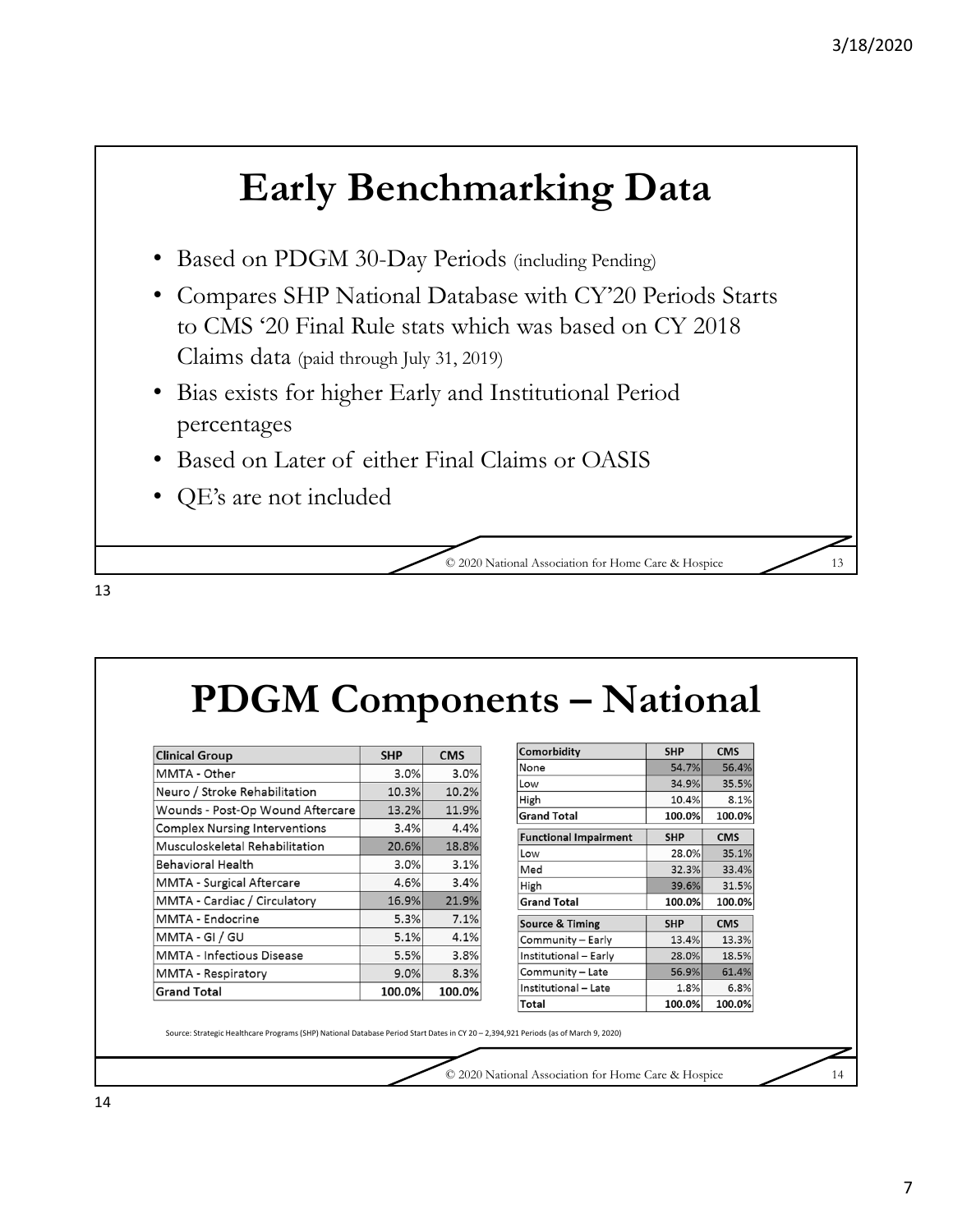## **PDGM Components – CMS Regions**

|                                  | <b>Medicare Region</b>              |           |        |         |        |        |        |                                                                                                                                                     |        |           |  |  |  |
|----------------------------------|-------------------------------------|-----------|--------|---------|--------|--------|--------|-----------------------------------------------------------------------------------------------------------------------------------------------------|--------|-----------|--|--|--|
| <b>Clinical Group</b>            | Region I -<br><b>New</b><br>England | Northeast | - East | - South |        |        |        | Region II - Region III Region IV Region V Region VI - Region VII Region VIII Region IX Region X -<br>- Central   Southwest   - Midwest   - Mountain | - West | Northwest |  |  |  |
| MMTA - Other                     | 3.1%                                | 2.8%      | 3.0%   | 3.0%    | 3.1%   | 2.8%   | 3.2%   | 4.5%                                                                                                                                                | 3.1%   | 3.1%      |  |  |  |
| Neuro / Stroke                   | 8.6%                                | 9.2%      | 9.9%   | 10.3%   | 10.1%  | 10.5%  | 10.5%  | 13.0%                                                                                                                                               | 10.9%  | 14.7%     |  |  |  |
| Wounds                           | 10.8%                               | 15.0%     | 13.7%  | 13.9%   | 12.7%  | 11.4%  | 12.1%  | 11.1%                                                                                                                                               | 15.1%  | 14.1%     |  |  |  |
| <b>Complex Nursing</b>           | 2.2%                                | 4.2%      | 3.8%   | 2.8%    | 4.0%   | 2.2%   | 4.2%   | 4.1%                                                                                                                                                | 4.5%   | 6.0%      |  |  |  |
| <b>MS Rehabilitation</b>         | 20.4%                               | 20.8%     | 21.0%  | 19.2%   | 22.2%  | 18.3%  | 21.9%  | 23.7%                                                                                                                                               | 22.4%  | 23.6%     |  |  |  |
| <b>Behavioral Health</b>         | 11.3%                               | 2.3%      | 1.6%   | 2.6%    | 1.8%   | 2.5%   | 2.3%   | 3.5%                                                                                                                                                | 1.6%   | 2.4%      |  |  |  |
| <b>MMTA - Surgical Aftercare</b> | 5.2%                                | 7.4%      | 5.9%   | 3.8%    | 5.2%   | 2.9%   | 4.5%   | 3.4%                                                                                                                                                | 4.0%   | 3.6%      |  |  |  |
| MMTA - Cardiac / Circulatory     | 13.9%                               | 15.1%     | 16.1%  | 18.9%   | 15.7%  | 22.6%  | 15.3%  | 11.8%                                                                                                                                               | 14.4%  | 12.0%     |  |  |  |
| <b>MMTA - Endocrine</b>          | 5.1%                                | 4.5%      | 3.9%   | 5.8%    | 4.6%   | 7.9%   | 5.3%   | 7.5%                                                                                                                                                | 4.3%   | 4.2%      |  |  |  |
| MMTA - GI / GU                   | 4.9%                                | 5.1%      | 5.7%   | 5.0%    | 5.5%   | 4.7%   | 5.2%   | 4.7%                                                                                                                                                | 5.7%   | 4.3%      |  |  |  |
| <b>MMTA</b> - Infectious Disease | 5.8%                                | 6.1%      | 6.2%   | 5.1%    | 5.8%   | 4.8%   | 5.4%   | 5.2%                                                                                                                                                | 5.9%   | 4.6%      |  |  |  |
| MMTA - Respiratory               | 8.7%                                | 7.7%      | 9.3%   | 9.6%    | 9.5%   | 9.2%   | 10.3%  | 7.4%                                                                                                                                                | 8.1%   | 7.3%      |  |  |  |
| <b>Grand Total</b>               | 100.0%                              | 100.0%    | 100.0% | 100.0%  | 100.0% | 100.0% | 100.0% | 100.0%                                                                                                                                              | 100.0% | 100.0%    |  |  |  |

© 2020 National Association for Home Care & Hospice 15

Source: Strategic Healthcare Programs (SHP) National Database Period Start Dates in CY 20 – 2,394,921 Periods (as of March 9, 2020)

15

## **PDGM Components – CMS Regions**

|                            | <b>Medicare Region</b>              |                  |        |         |        |        |        |                                                                                                                                               |        |           |  |  |
|----------------------------|-------------------------------------|------------------|--------|---------|--------|--------|--------|-----------------------------------------------------------------------------------------------------------------------------------------------|--------|-----------|--|--|
| <b>PDGM Components</b>     | Region I -<br><b>New</b><br>England | <b>Northeast</b> | - East | - South |        |        |        | Region II - Region III Region IV Region V Region VI - Region VII Region VIII Region IX Region X -<br>- Central Southwest - Midwest - Mountain | - West | Northwest |  |  |
| Comorbidity                |                                     |                  |        |         |        |        |        |                                                                                                                                               |        |           |  |  |
| None                       | 61.99%                              | 59.2%            | 53.9%  | 53.2%   | 52.3%  | 52.7%  | 51.8%  | 59.8%                                                                                                                                         | 57.3%  | 49.6%     |  |  |
| Low                        | 30.22%                              | 31.2%            | 35.4%  | 35.9%   | 36.5%  | 36.6%  | 37.1%  | 32.0%                                                                                                                                         | 33.0%  | 37.7%     |  |  |
| High                       | 7.80%                               | 9.5%             | 10.7%  | 10.9%   | 11.2%  | 10.7%  | 11.1%  | 8.2%                                                                                                                                          | 9.8%   | 12.7%     |  |  |
| <b>Grand Total</b>         | 100.00%                             | 100.0%           | 100.0% | 100.0%  | 100.0% | 100.0% | 100.0% | 100.0%                                                                                                                                        | 100.0% | 100.0%    |  |  |
|                            |                                     |                  |        |         |        |        |        |                                                                                                                                               |        |           |  |  |
| <b>Functional</b>          |                                     |                  |        |         |        |        |        |                                                                                                                                               |        |           |  |  |
| Low                        | 39.80%                              | 24.4%            | 27.5%  | 23.4%   | 28.5%  | 25.8%  | 29.8%  | 41.6%                                                                                                                                         | 33.0%  | 27.5%     |  |  |
| Med                        | 28.35%                              | 31.3%            | 31.9%  | 31.7%   | 35.6%  | 34.8%  | 31.9%  | 30.3%                                                                                                                                         | 32.8%  | 29.2%     |  |  |
| High                       | 31.86%                              | 44.3%            | 40.7%  | 44.9%   | 35.9%  | 39.4%  | 38.2%  | 28.0%                                                                                                                                         | 34.2%  | 43.4%     |  |  |
| <b>Grand Total</b>         | 100.00%                             | 100.0%           | 100.0% | 100.0%  | 100.0% | 100.0% | 100.0% | 100.0%                                                                                                                                        | 100.0% | 100.0%    |  |  |
|                            |                                     |                  |        |         |        |        |        |                                                                                                                                               |        |           |  |  |
| <b>Source &amp; Timing</b> |                                     |                  |        |         |        |        |        |                                                                                                                                               |        |           |  |  |
| Community Early            | 10.9%                               | 12.0%            | 12.2%  | 14.6%   | 13.4%  | 12.0%  | 12.7%  | 14.6%                                                                                                                                         | 15.3%  | 16.7%     |  |  |
| Community Late             | 59.0%                               | 49.7%            | 52.4%  | 59.2%   | 53.4%  | 67.1%  | 54.8%  | 58.9%                                                                                                                                         | 52.5%  | 56.9%     |  |  |
| <b>Institutional Early</b> | 28.3%                               | 36.3%            | 33.3%  | 24.4%   | 31.4%  | 19.2%  | 30.6%  | 25.3%                                                                                                                                         | 30.8%  | 25.2%     |  |  |
| <b>Institutional Late</b>  | 1.8%                                | 1.9%             | 2.1%   | 1.8%    | 1.8%   | 1.7%   | 1.8%   | 1.2%                                                                                                                                          | 1.4%   | 1.2%      |  |  |
|                            | 100.00%                             | 100.0%           | 100.0% | 100.0%  | 100.0% | 100.0% | 100.0% | 100.0%                                                                                                                                        | 100.0% | 100.0%    |  |  |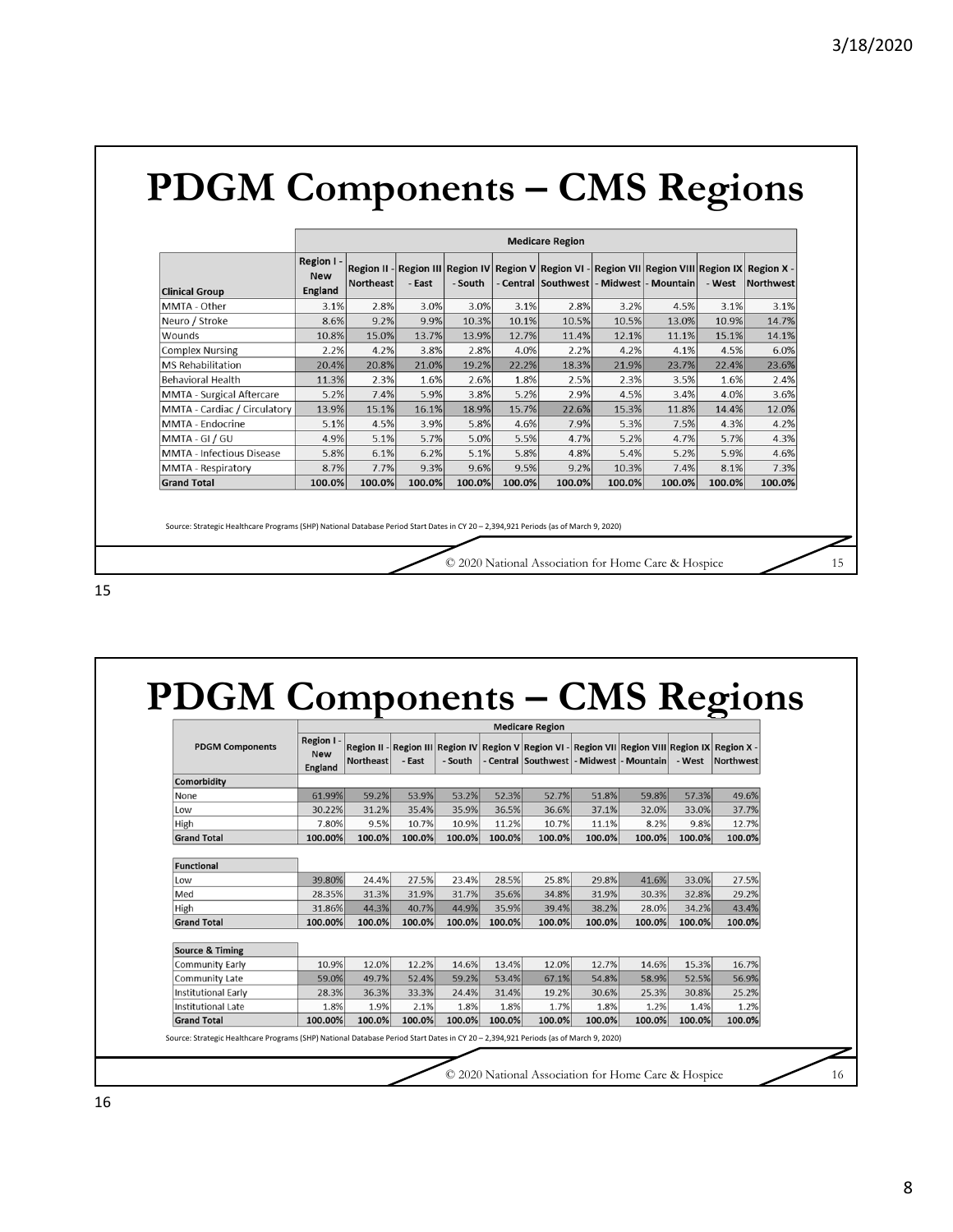|                              | <b>Medicare Region</b>              |                          |                           |       |         |                   |       |                                                                                                                        |       |                   |                |  |
|------------------------------|-------------------------------------|--------------------------|---------------------------|-------|---------|-------------------|-------|------------------------------------------------------------------------------------------------------------------------|-------|-------------------|----------------|--|
| <b>Clinical Group</b>        | Region I -<br><b>New</b><br>England | Region II -<br>Northeast | <b>Region III</b><br>East | South | Central | Southwest Midwest |       | Region IV $\frac{1}{2}$ Region V - Region VI $\frac{1}{2}$ Region VII $\frac{1}{2}$ Region IX - Region X -<br>Mountain | West  | <b>Northwestl</b> | Grand<br>Total |  |
| MMTA - Other                 | 0.986                               | 1.024                    | 1.024                     | 0.988 | 0.999   | 0.933             | 0.983 | 0.906                                                                                                                  | 0.995 | 1.001             | 0.988          |  |
| Neuro / Stroke               | 1.157                               | 1.220                    | 1.206                     | 1.171 | 1.191   | 1.138             | 1.178 | 1.110                                                                                                                  | 1.192 | 1.182             | 1.177          |  |
| Wounds                       | 1.180                               | 1.223                    | 1.203                     | 1.194 | 1.195   | 1.179             | 1.203 | 1.148                                                                                                                  | 1.185 | 1.199             | 1.194          |  |
| <b>Complex Nursing</b>       | 0.835                               | 0.837                    | 0.830                     | 0.843 | 0.836   | 0.832             | 0.836 | 0.795                                                                                                                  | 0.842 | 0.836             | 0.836          |  |
| MS Rehabilitation            | 1.147                               | 1.203                    | 1.166                     | 1.140 | 1.159   | 1.099             | 1.158 | 1.118                                                                                                                  | 1.141 | 1.120             | 1.147          |  |
| Behavioral Health            | 0.604                               | 0.781                    | 0.922                     | 0.837 | 0.827   | 0.801             | 0.728 | 0.747                                                                                                                  | 0.904 | 0.899             | 0.760          |  |
| MMTA - Surgical Aftercare    | 1.010                               | 1.051                    | 1.019                     | 1.026 | 1.025   | 1.009             | 1.041 | 1.001                                                                                                                  | 1.003 | 1.011             | 1.023          |  |
| MMTA - Cardiac / Circulatory | 0.961                               | 1.063                    | 1.021                     | 0.964 | 0.995   | 0.884             | 0.988 | 0.912                                                                                                                  | 0.991 | 1.013             | 0.971          |  |
| MMTA - Endocrine             | 0.948                               | 1.102                    | 1.138                     | 1.077 | 1.077   | 1.005             | 1.042 | 0.941                                                                                                                  | 1.080 | 1.107             | 1.055          |  |
| MMTA - GI / GU               | 0.971                               | 1.017                    | 0.991                     | 0.974 | 0.975   | 0.922             | 0.987 | 0.922                                                                                                                  | 0.971 | 0.982             | 0.973          |  |
| MMTA - Infectious Disease    | 0.951                               | 1.025                    | 0.984                     | 0.978 | 0.996   | 0.928             | 1.014 | 0.951                                                                                                                  | 0.987 | 0.993             | 0.980          |  |
| MMTA - Respiratory           | 1.002                               | 1.077                    | 1.033                     | 0.995 | 1.016   | 0.926             | 1.012 | 0.972                                                                                                                  | 1.022 | 1.020             | 1.003          |  |
| <b>Grand Total</b>           | 1.003                               | 1.111                    | 1.088                     | 1.058 | 1.074   | 1.003             | 1.068 | 1.014                                                                                                                  | 1.073 | 1.078             | 1.058          |  |

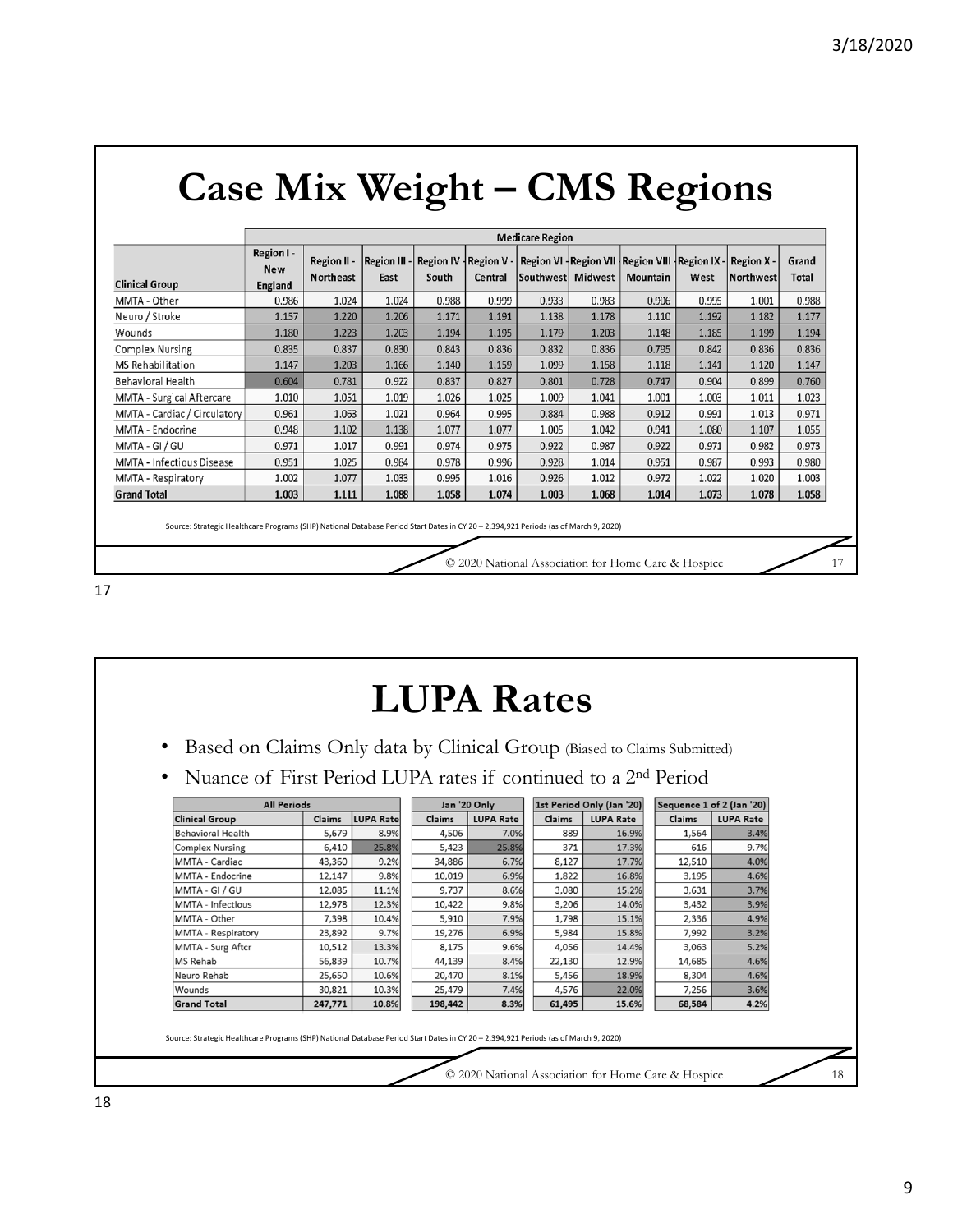

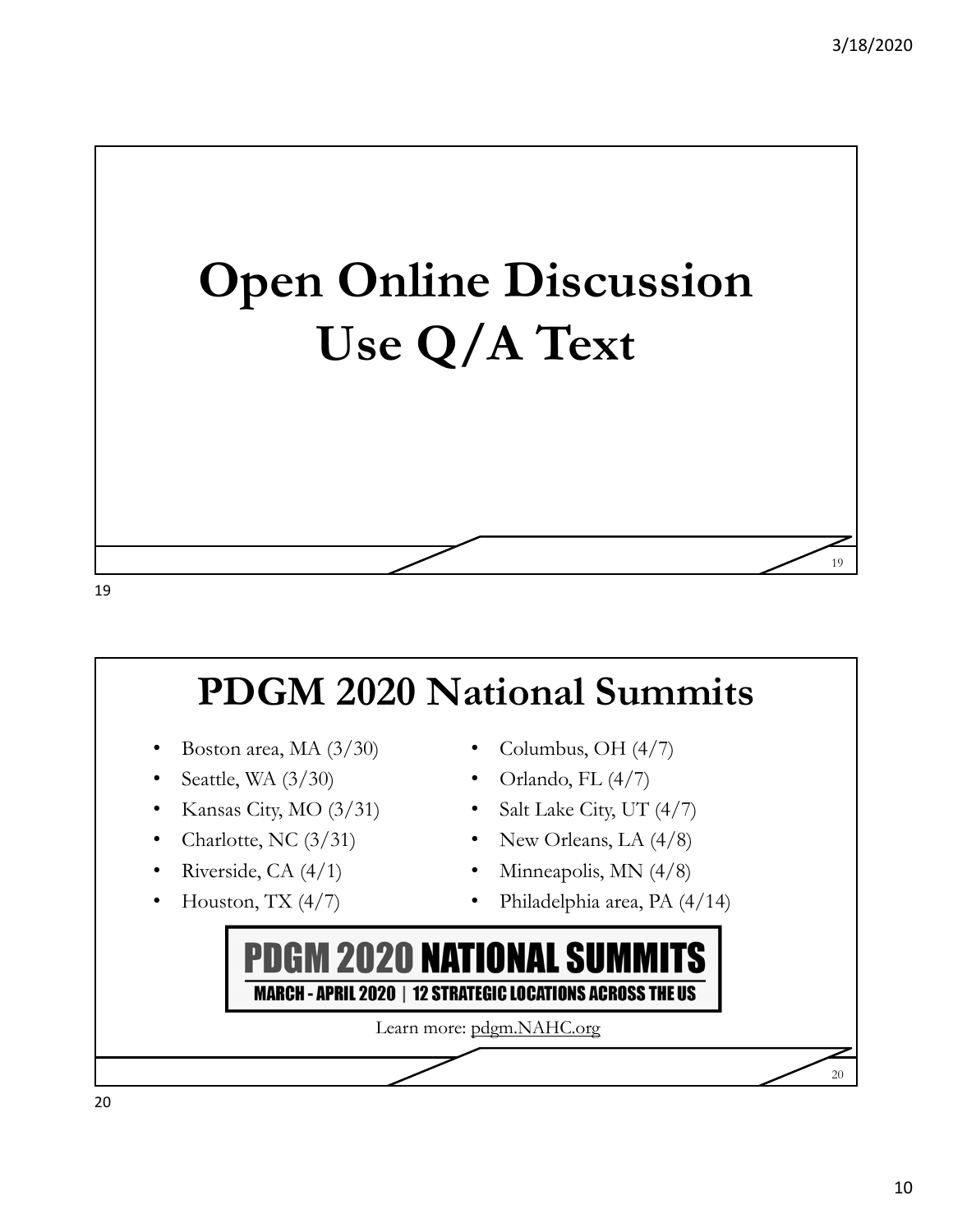